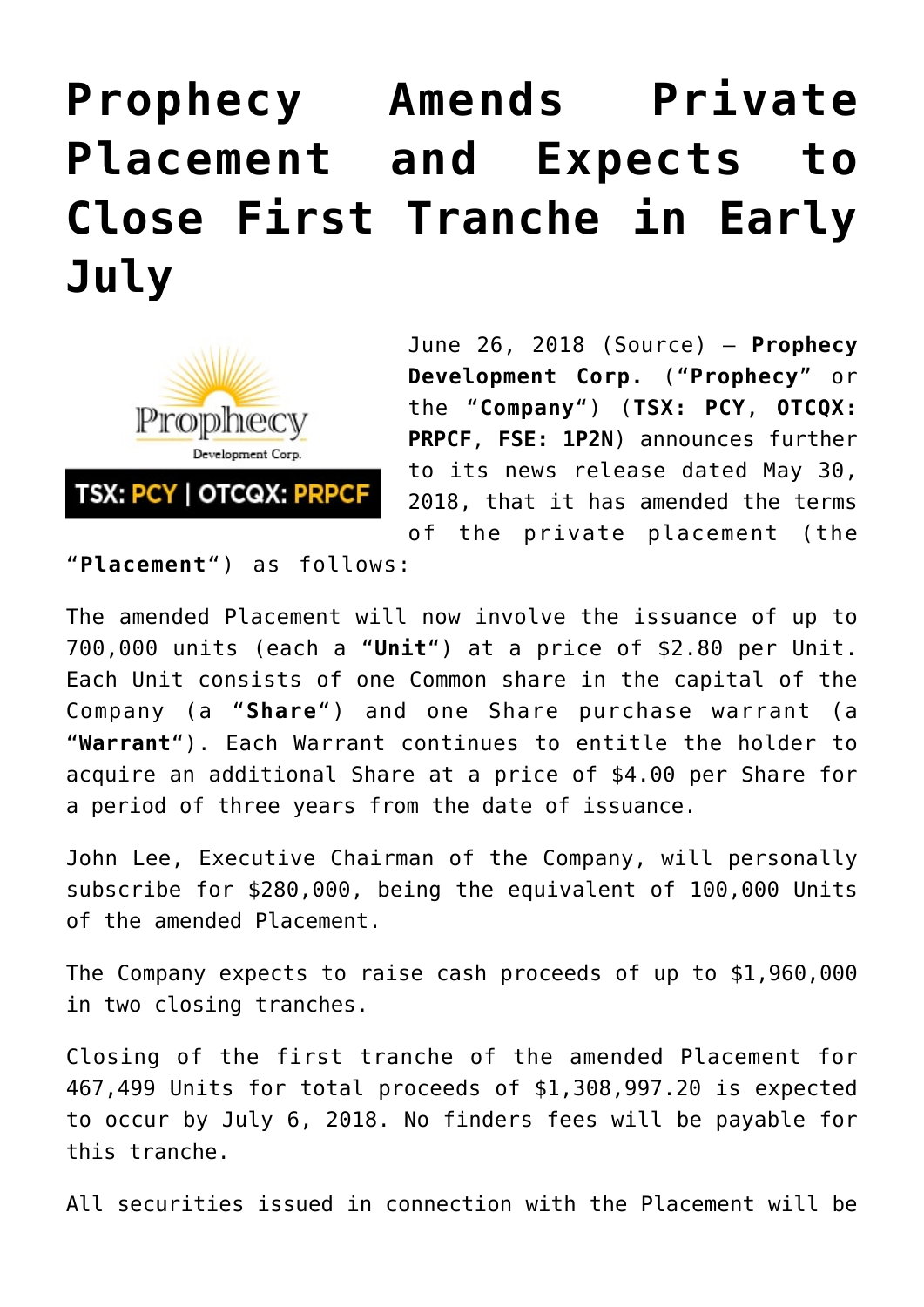subject to a minimum hold period of four months plus one day from the Placement closing dates. Finder's fees may be payable in certain instances in connection with the Placement.

The Placement and payment of any finder's fees are subject to the approval of the TSX and other customary closing conditions.

## **About Prophecy**

Prophecy Development Corp. is a Canadian public company listed on the Toronto Stock Exchange. Prophecy's main objective is to develop the Gibellini primary vanadium mining project in the Battle Mountain region in northeastern Nevada to production. Further information on Prophecy can be found at [www.prophecydev.com](http://pr.report/JHdzZS9E).

PROPHECY DEVELOPMENT CORP. ON BEHALF OF THE BOARD

"JOHN LFF" Executive Chairman

*Neither the Toronto Stock Exchange nor its Regulation Services Provider (as that term is defined in the policies of the Toronto Stock Exchange) accepts responsibility for the adequacy or accuracy of this release.*

## **Cautionary Note Regarding Forward-Looking Statements**

Certain statements contained in this news release, including statements which may contain words such as "expects", "anticipates", "intends", "plans", "believes", "estimates", or similar expressions, and statements related to matters which are not historical facts, are forward-looking information within the meaning of applicable securities laws. Such forward-looking statements, which reflect management's expectations regarding Prophecy's future growth, results of operations, performance, business prospects and opportunities,